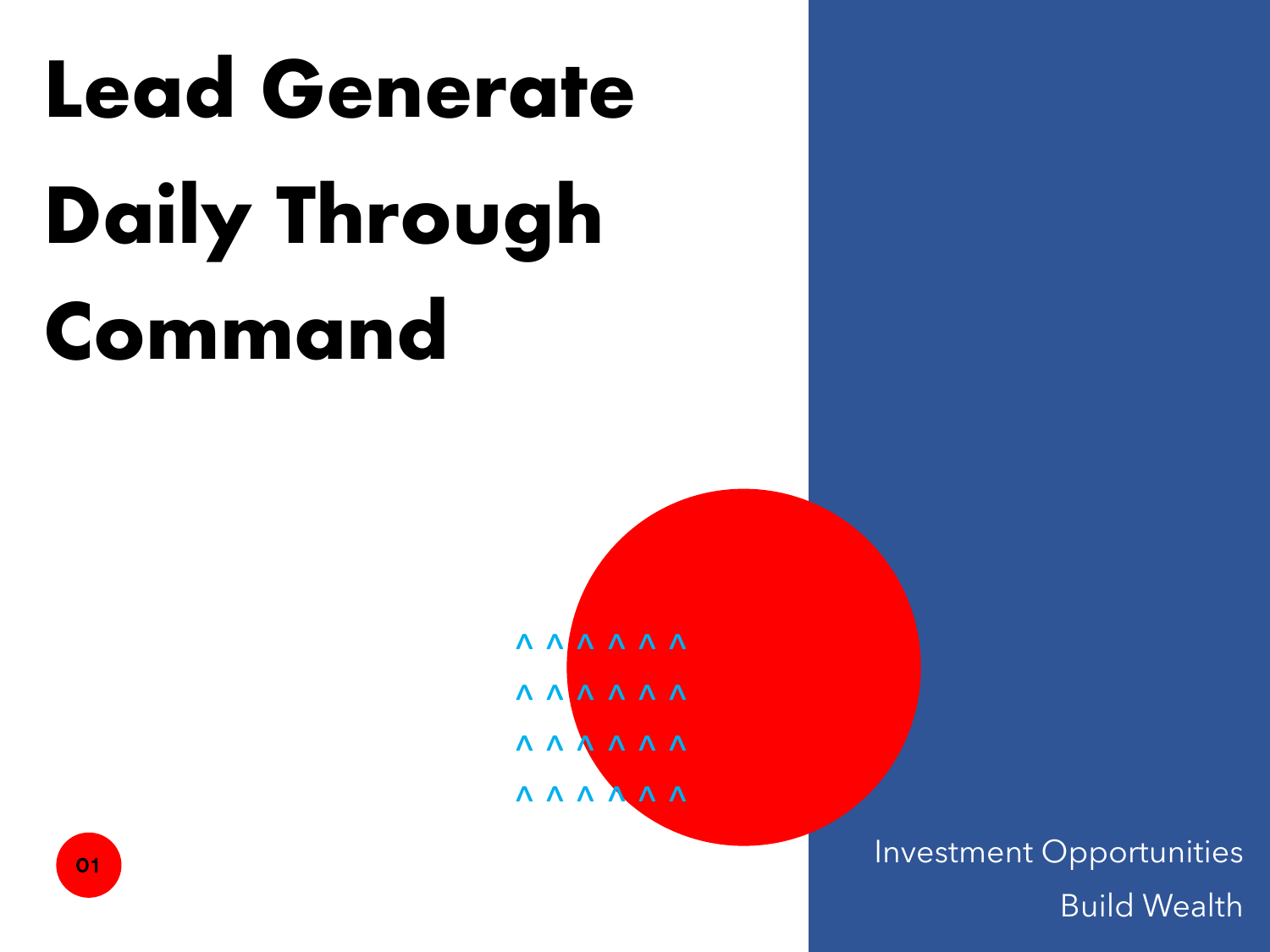- The Market has Shifted in Many Areas
- Amount of Leads has Diminished
- Lead Generation is Your Business

Fewer leads, fewer showings, and increased days-on-the-market—the minute these signs show up, take notice. Don't ignore them and don't wait to act.

> From SHIFT: How Top Real Estate Agents Tackle Tough Times

## **PERSPECTIVE**

Slide 2 ^ ^ ^ ^ ^ ^  $\begin{array}{c} A & A & A & A & A \\ \end{array}$  $\begin{array}{c} A & A & A & A & A \\ \end{array}$ **A A A A A A** 02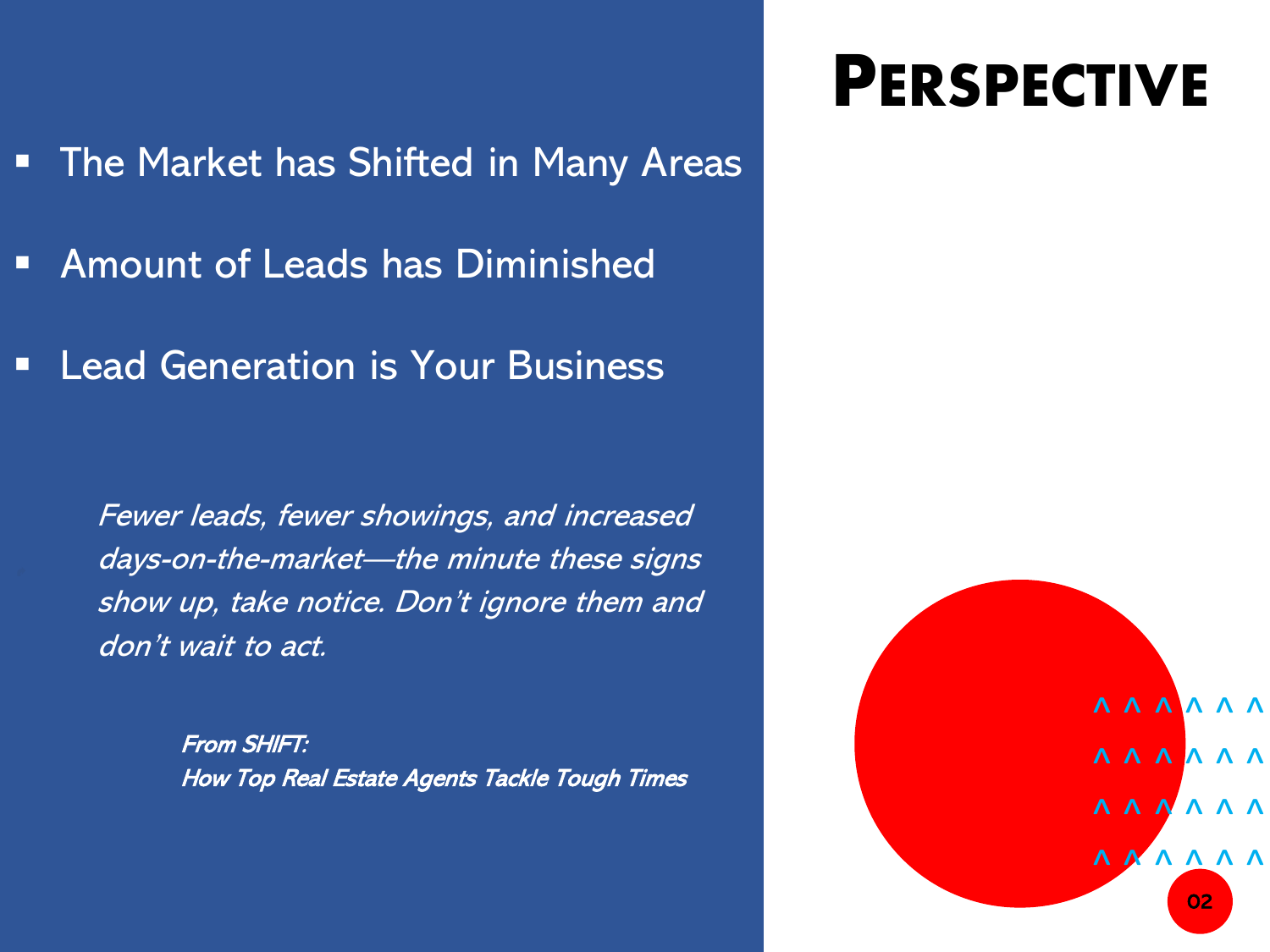# **Perspective**

### Know the Facts

#### **Buyers & Sellers use Agents**

**Agents - Over 2 million in 2019** 

### Transactions for 2019

- **Existing Home Sales 5.34 million units**
- **New Home Sales 8.189 million units**
- Total 13.53 million transactions or 27.06 sides

## Projections for 2020

- **Existing Home Sales rise modestly to 5.6 million** units, a 4% increase.
- New Home Sales expected to rise 750,000 an 11% increase that puts them at a 13-year high.
- **Total 13.53 million transactions or 27.06 sides**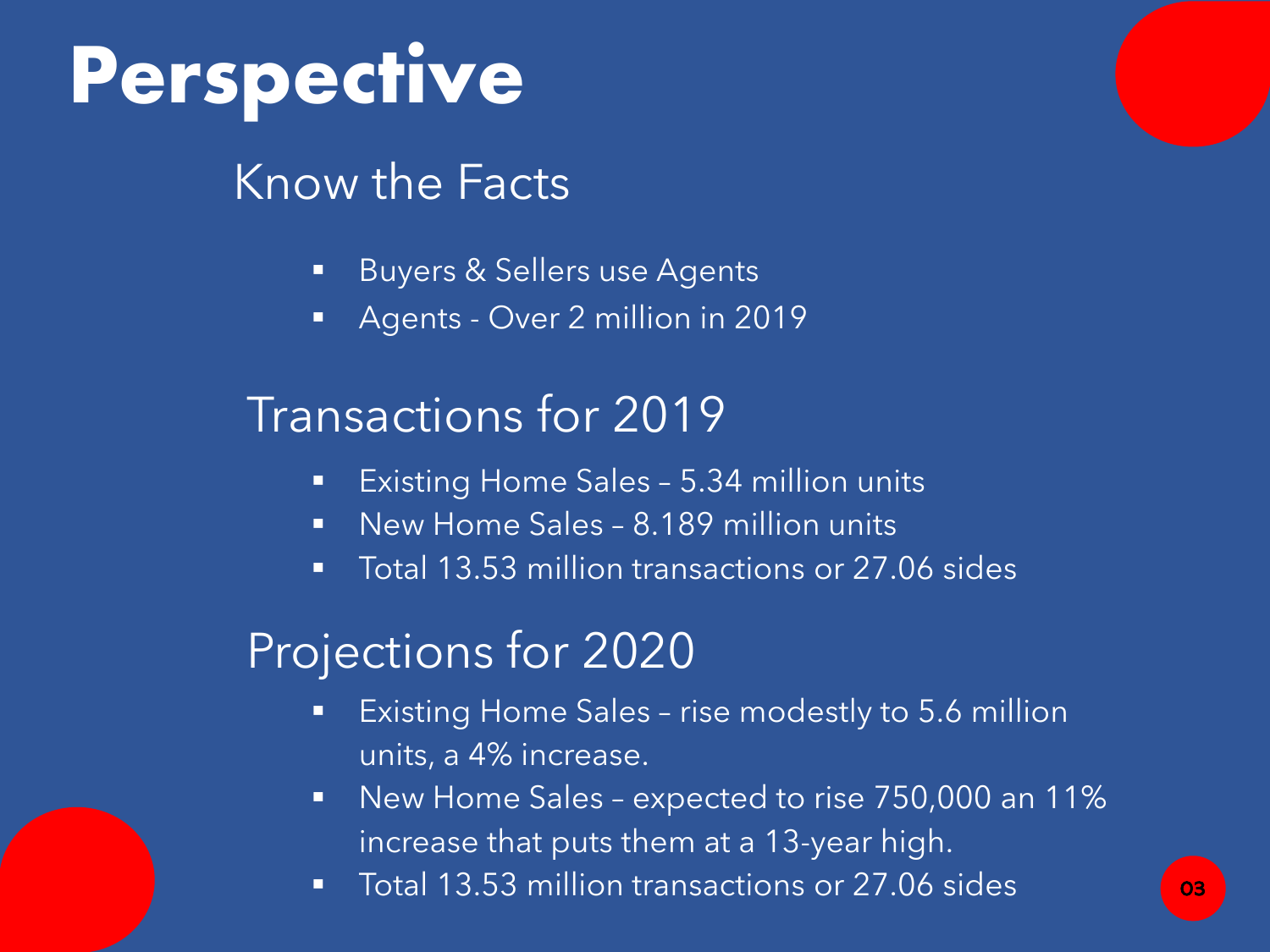

### To Master Lead Generation

1. Study 2. Practice 3. Time on Task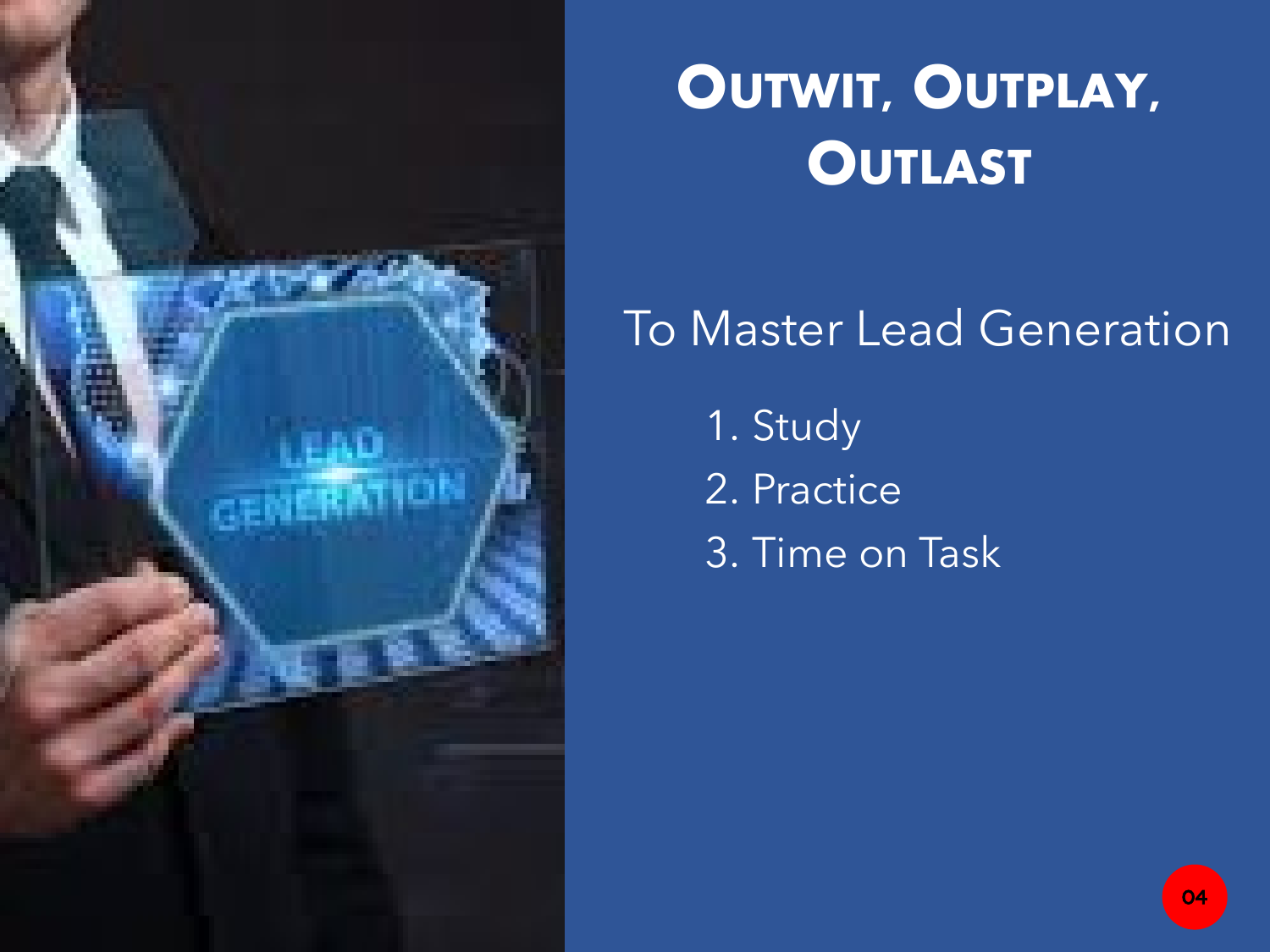## **OUTWIT…**

## **OUTPLAY…**

## **OUTLAST…**

## **Study Topics**

- New developments in the community
- $\blacksquare$  Homes on the market preview them
- Selling & negotiating techniques
- **Financing options**
- Building/Construction
- Home inspections
- Home appraising

Study topics continued …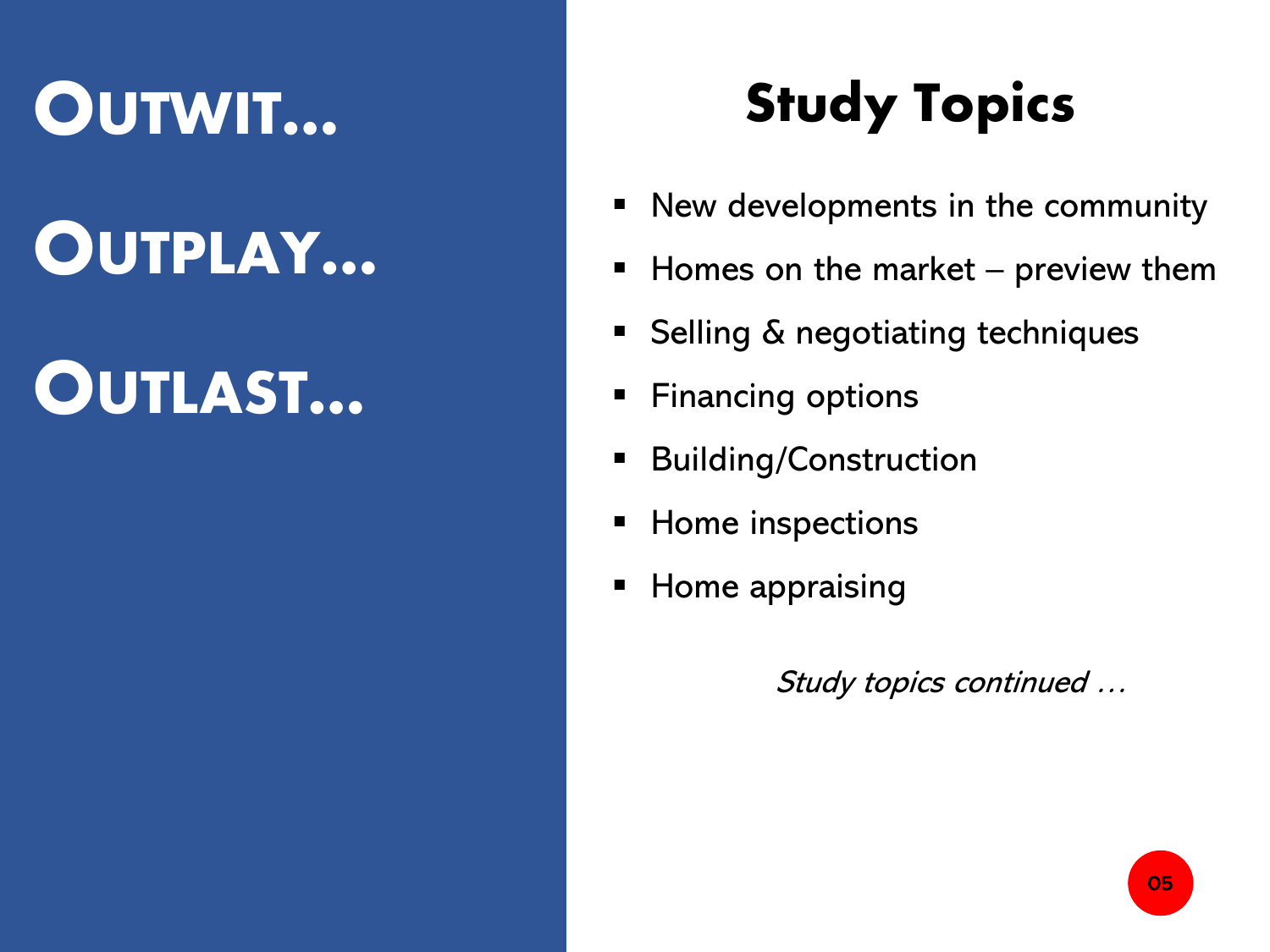## **OUTWIT…**

## **OUTPLAY…**

## **OUTLAST…**

## **Study Topics**

- **EXEC** Local and national media messages
- **Industry-specific news and information** NAR

Inman News

REAL Trends

www.activerain.com

- Real estate investing
- **Technology—computer, phone,** Internet, blog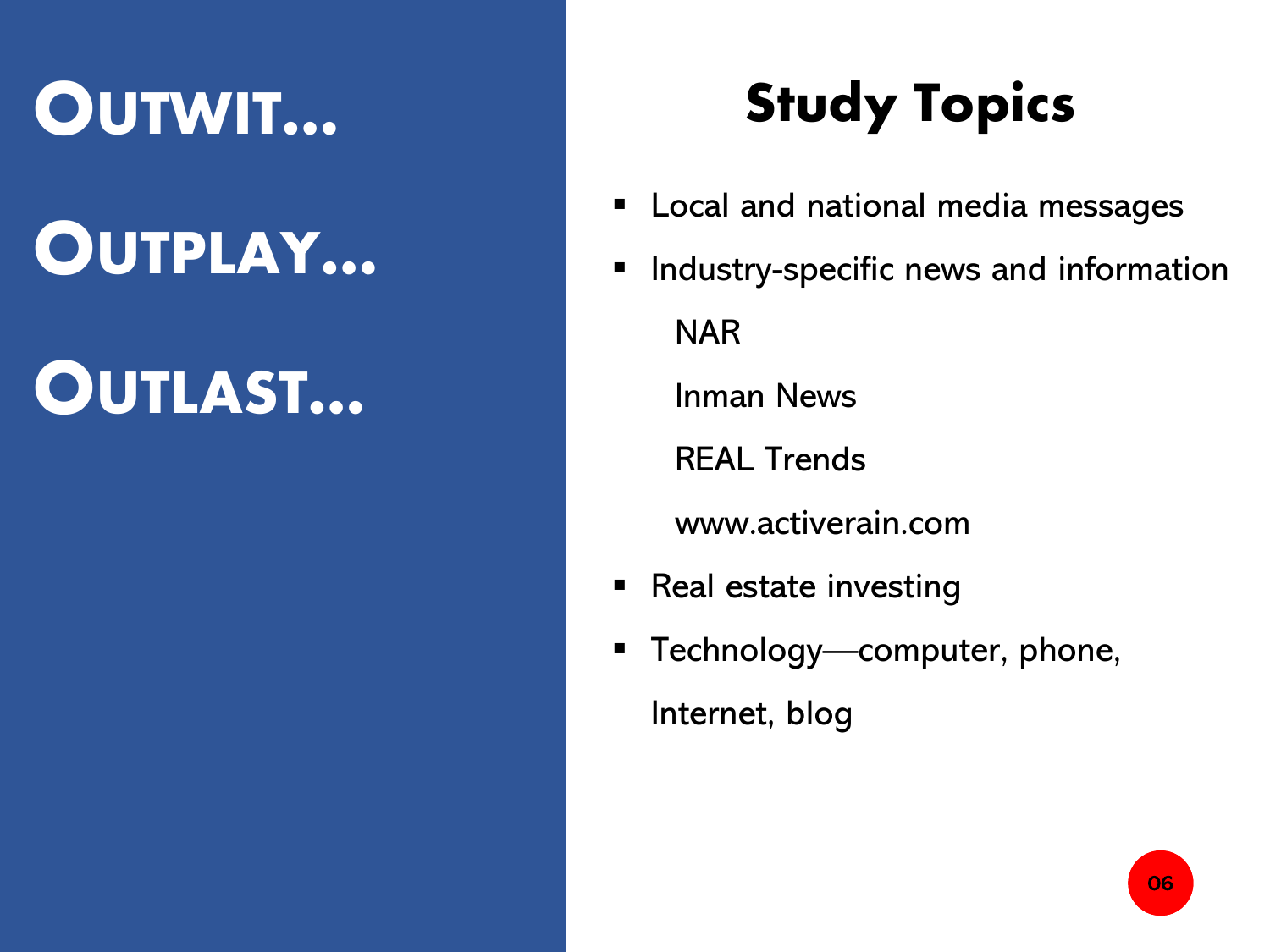Study Your Own Market Numbers

- Number of homes sold
- **Number of homes on the market**
- **•** Number of homes pending
- **Number of expired listings**
- Average number of days on market
- Average list price of those that sold
- Average sales price
- Months of inventory
- Average interest rates

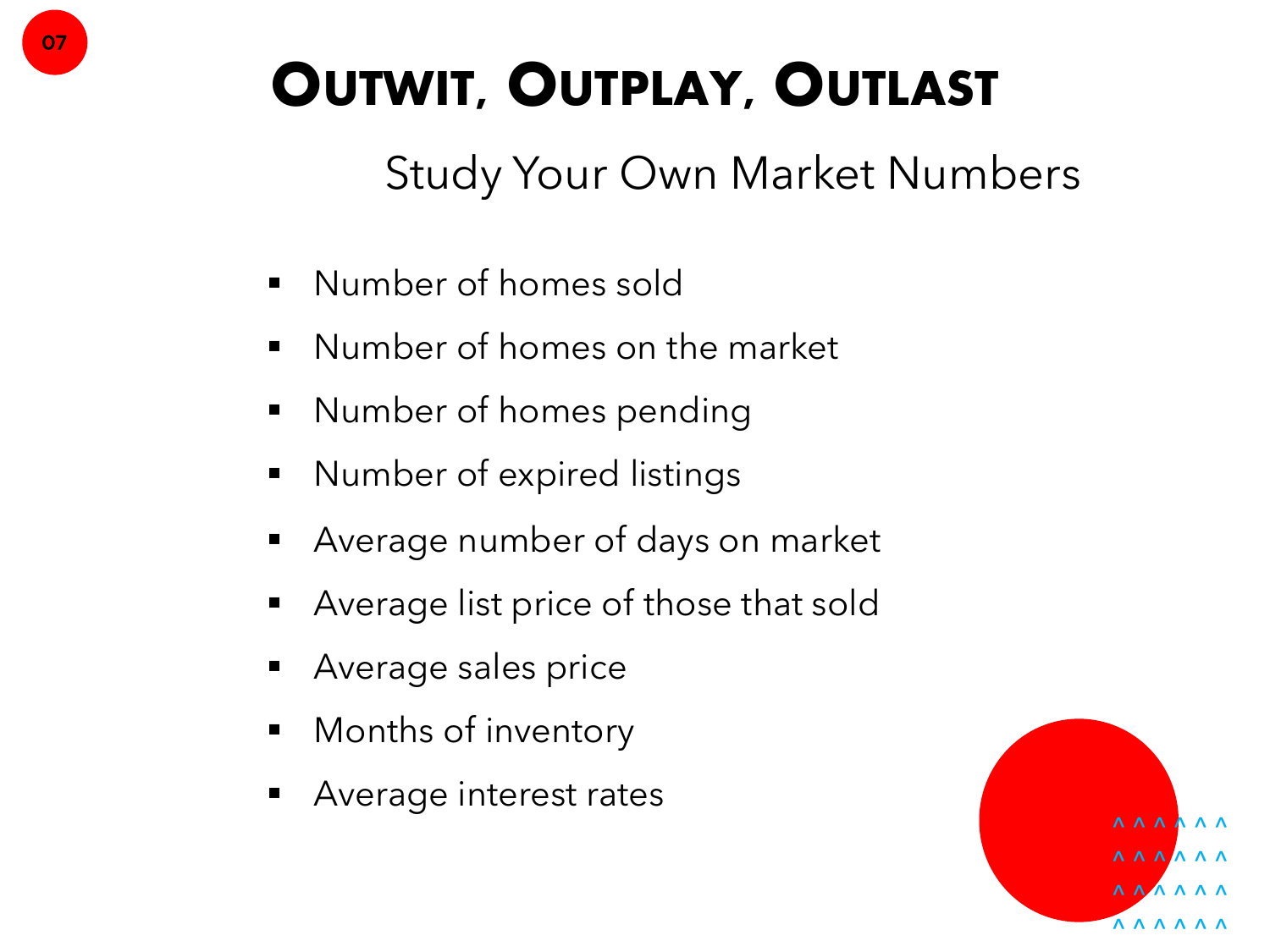## In the Market



What price range is most active in your market?

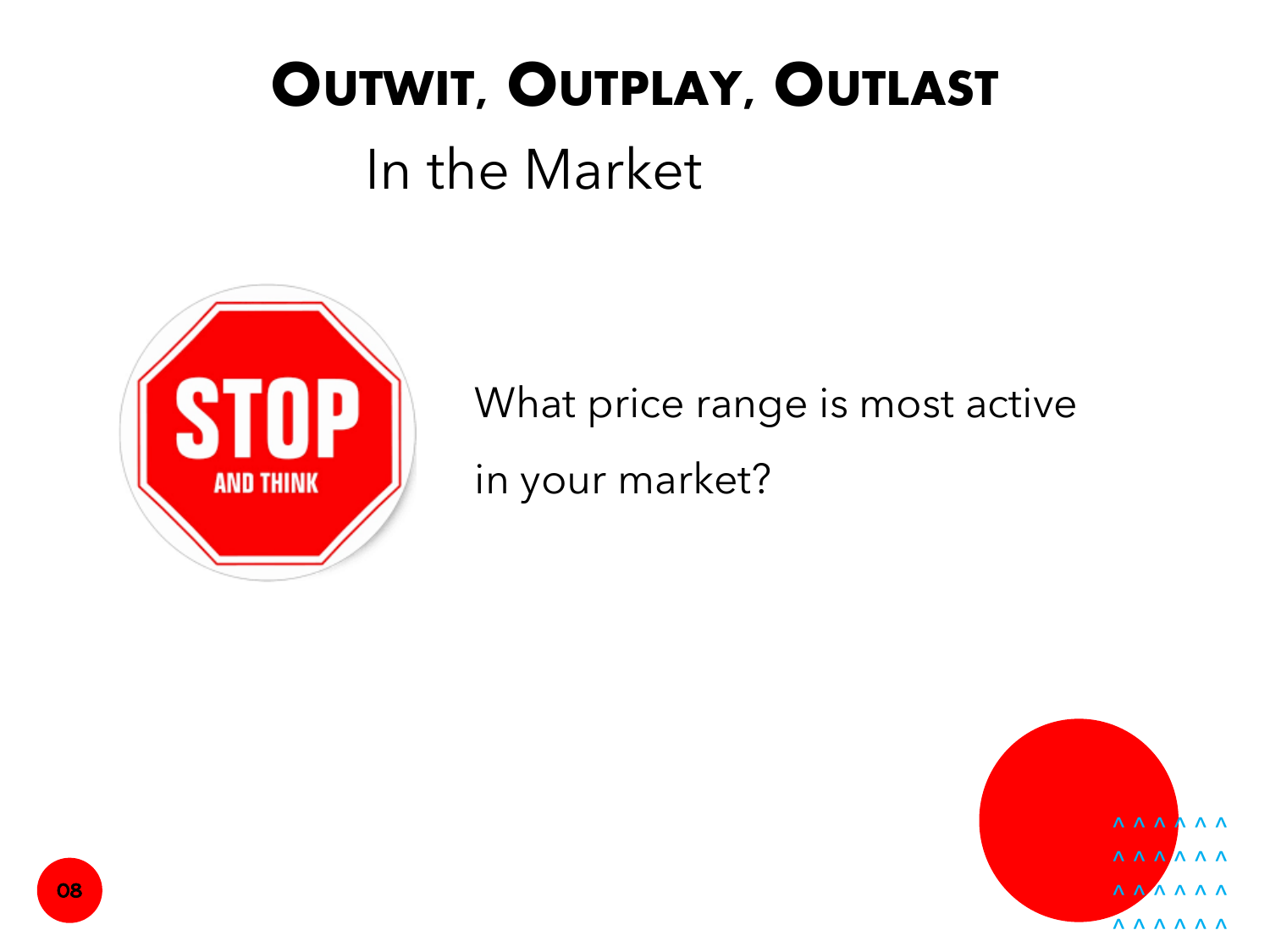### Confront the Media

- 1. Real estate is a local business; media is national.
- 2. The facts about your local market are what's important.
- 3. Be the local economist & be the media
- 4. Reframe negative messages.

Would-be buyers & sellers are looking to you for perspective & solutions. Every day, you face profound, opportunities to assure them that the sky is not falling. ~ Mary Tennant

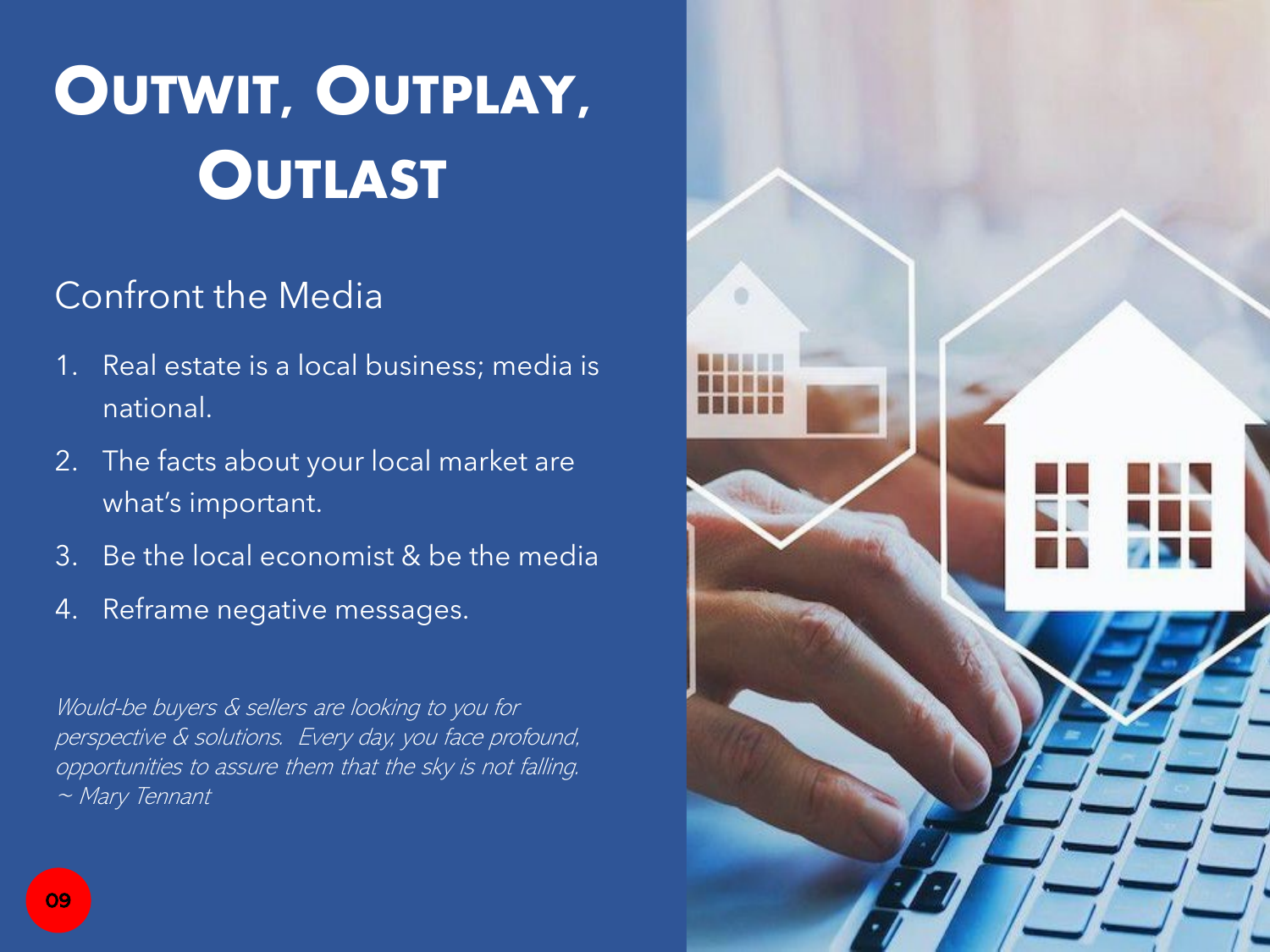

## **Practice**

For 30 minutes to one hour each day, study the practice scripts & dialogues.

### Benefits -

- **Confidence**
- Excitement
- **Desire to have conversation &** make presentations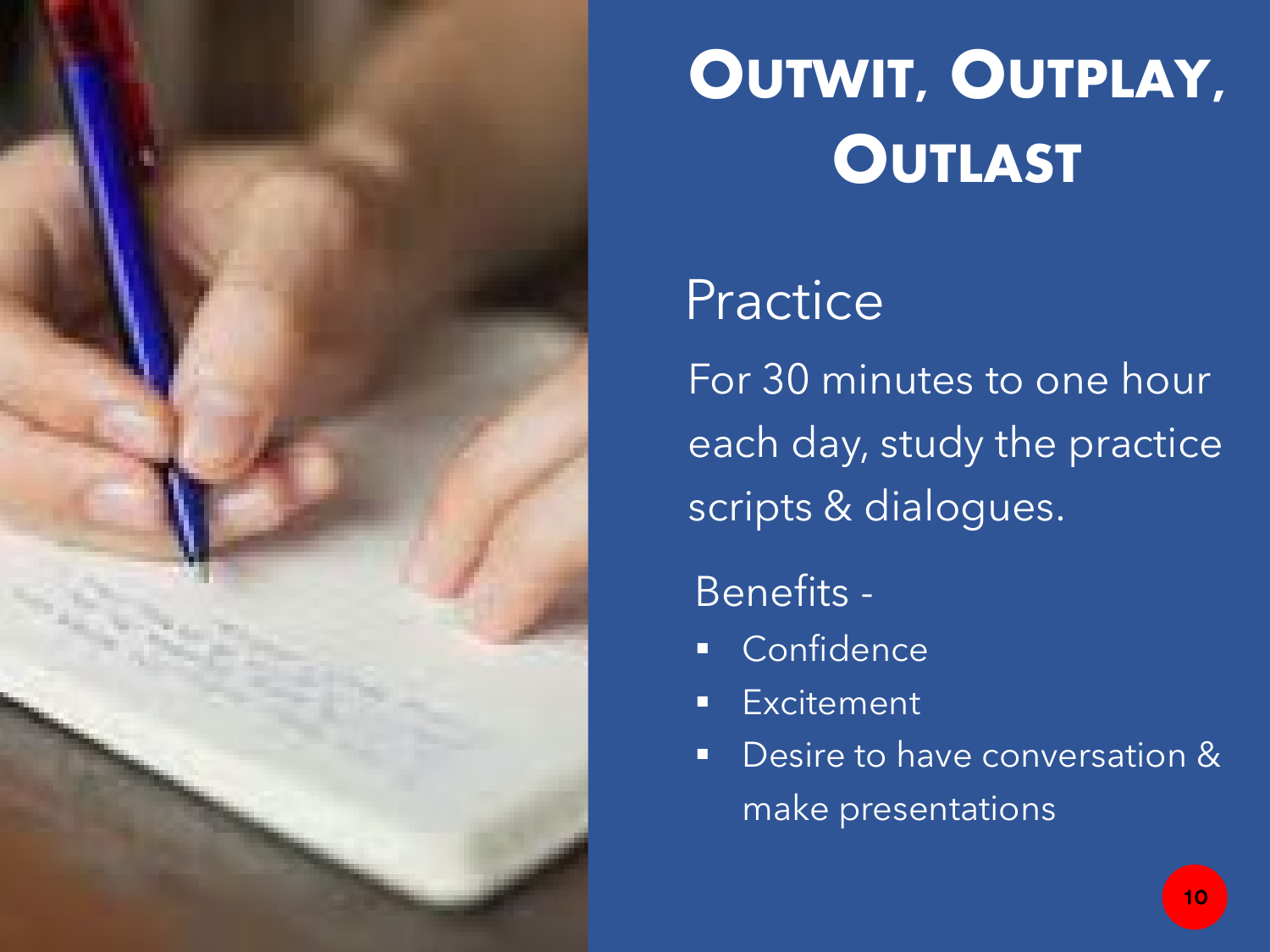# **Outwit**

# **Outplay**

# **Outlast**



### Practice Scripts

- **E** Listen to others
- **Write them down**
- Keep them with you to practice & use

### Time Block for Practice

Record & Critique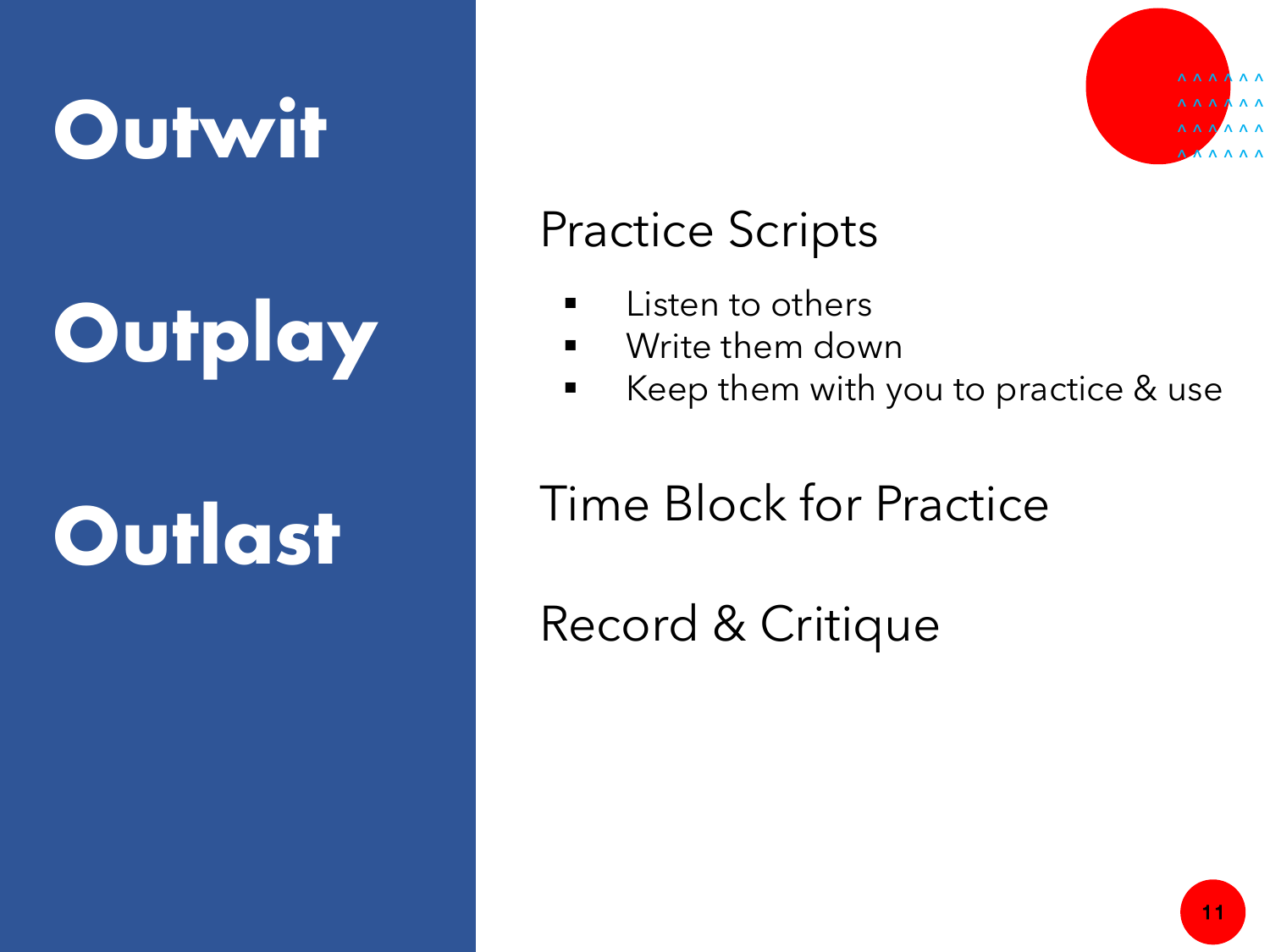# **Outwit, Outplay, Outlast** *Contract*



## Time on Task

For 3 hours each day focus on lead generation

- Time block three hours every workday before noon
- No skipping—if you erase you must replace
- **Allow no interruptions (unless they are truly** emergencies)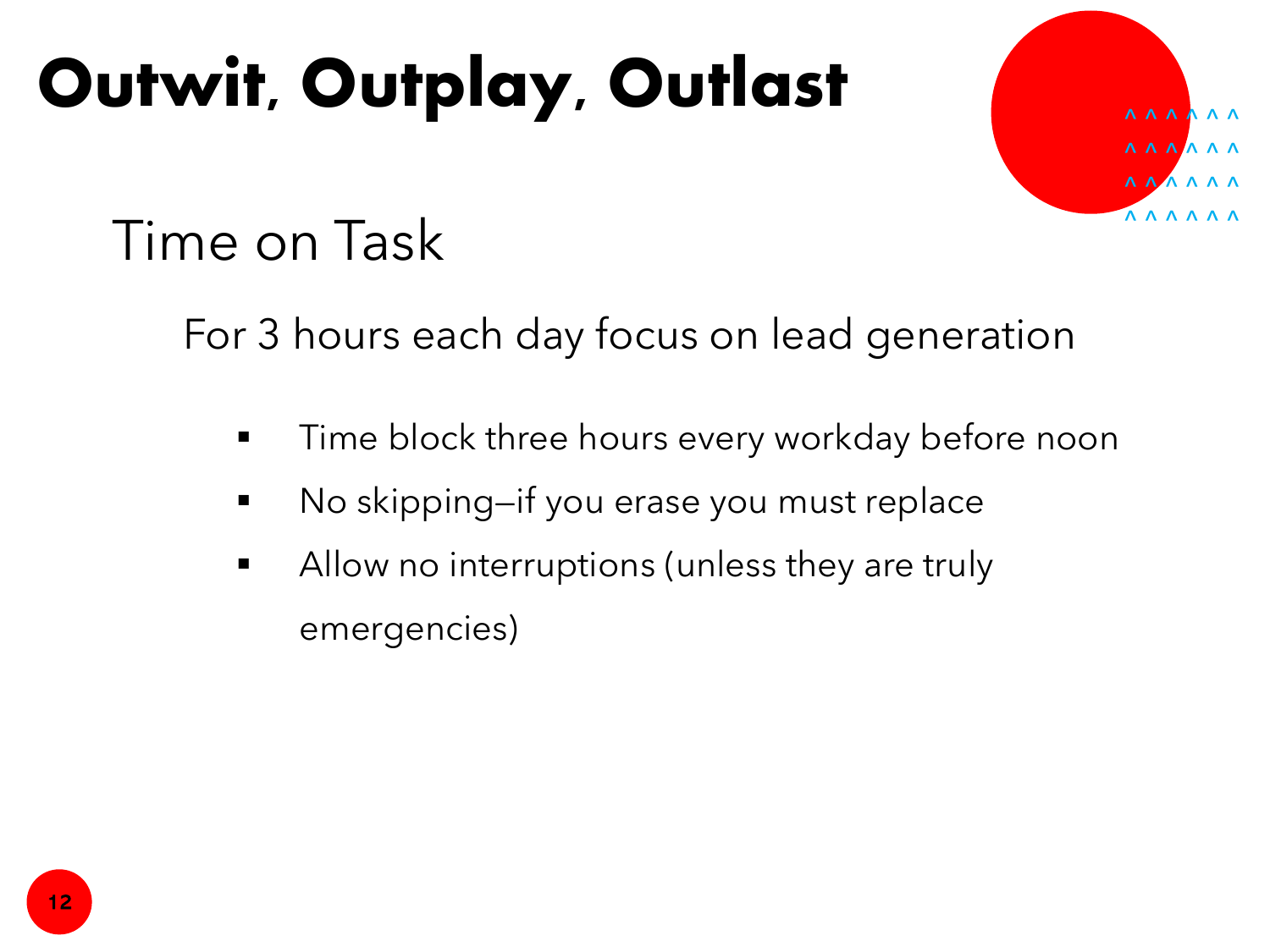# **Outwit, Outplay, Outlast**

Set Lead Generation Goals

- **Number of calls**
- **Number of contacts**
- **Number of additions to your database**
- **Number of appointments with buyers**
- **Number of appointments with sellers**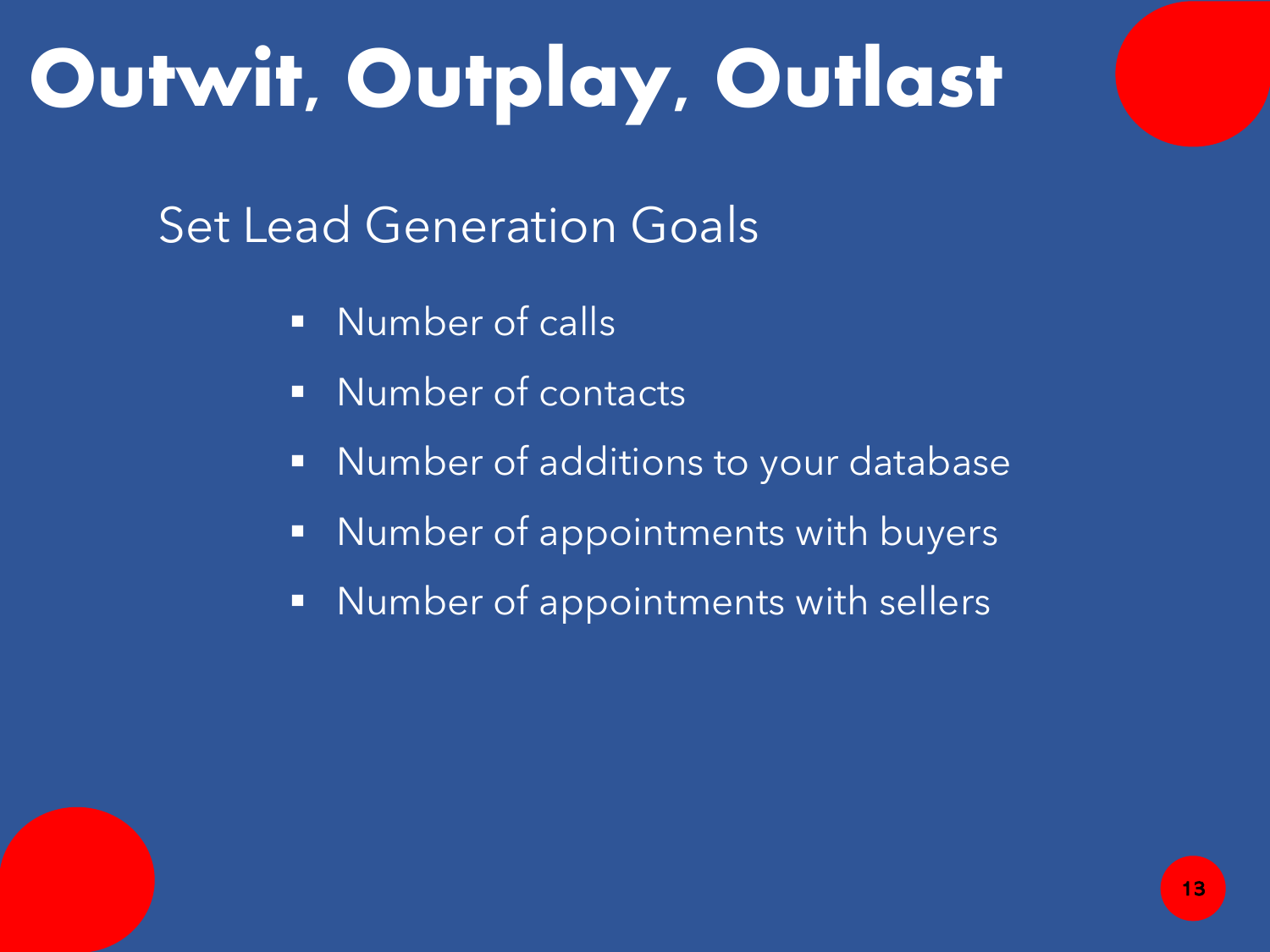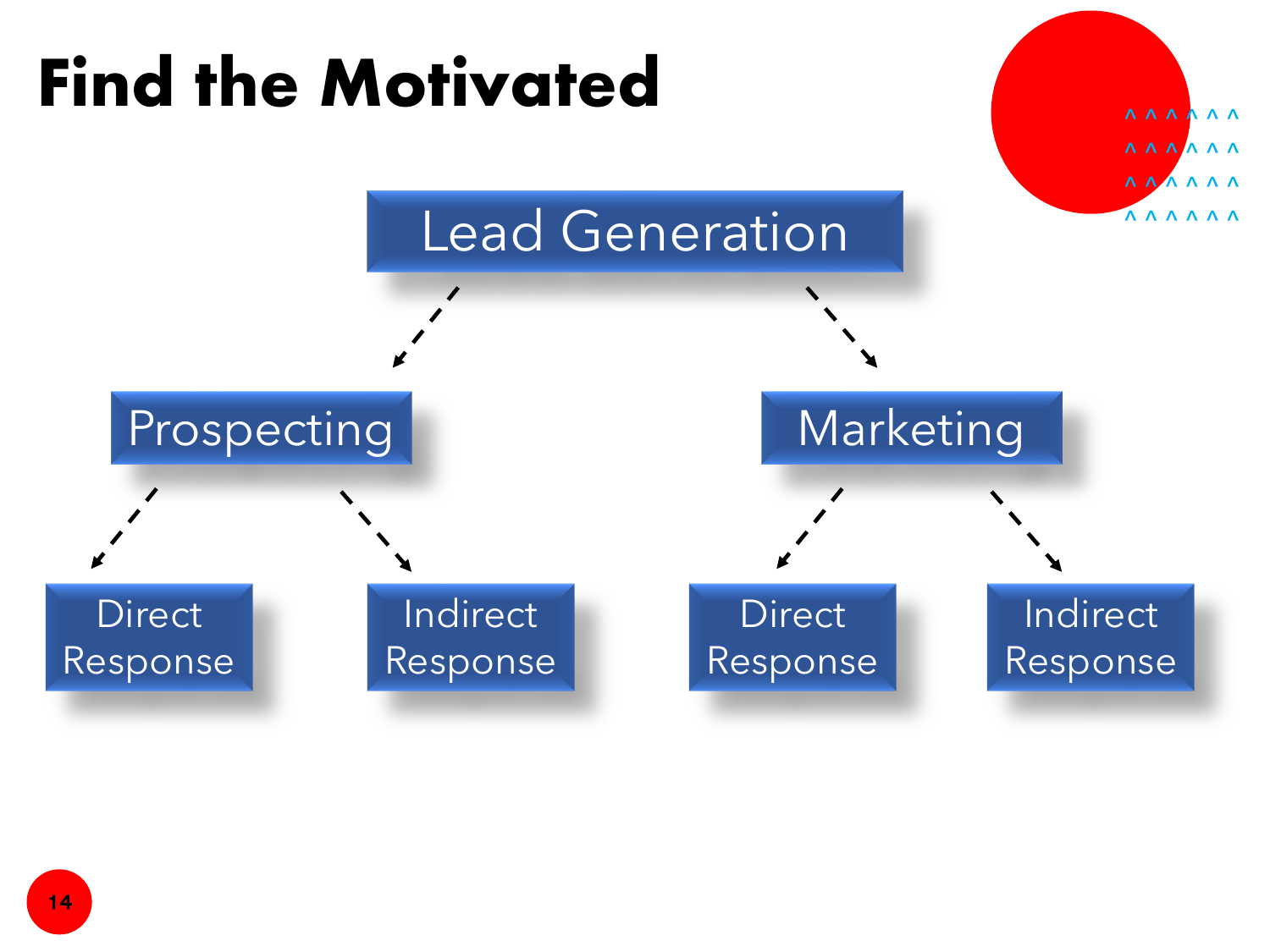

## **FIND THE MOTIVATED**

### Prospecting Offers for Direct Response

- **Are you thinking of moving?**
- Do you want me to help you get the home of your dreams?
- **Are you considering selling your** home?
- Do you want me to handle the sale of your home?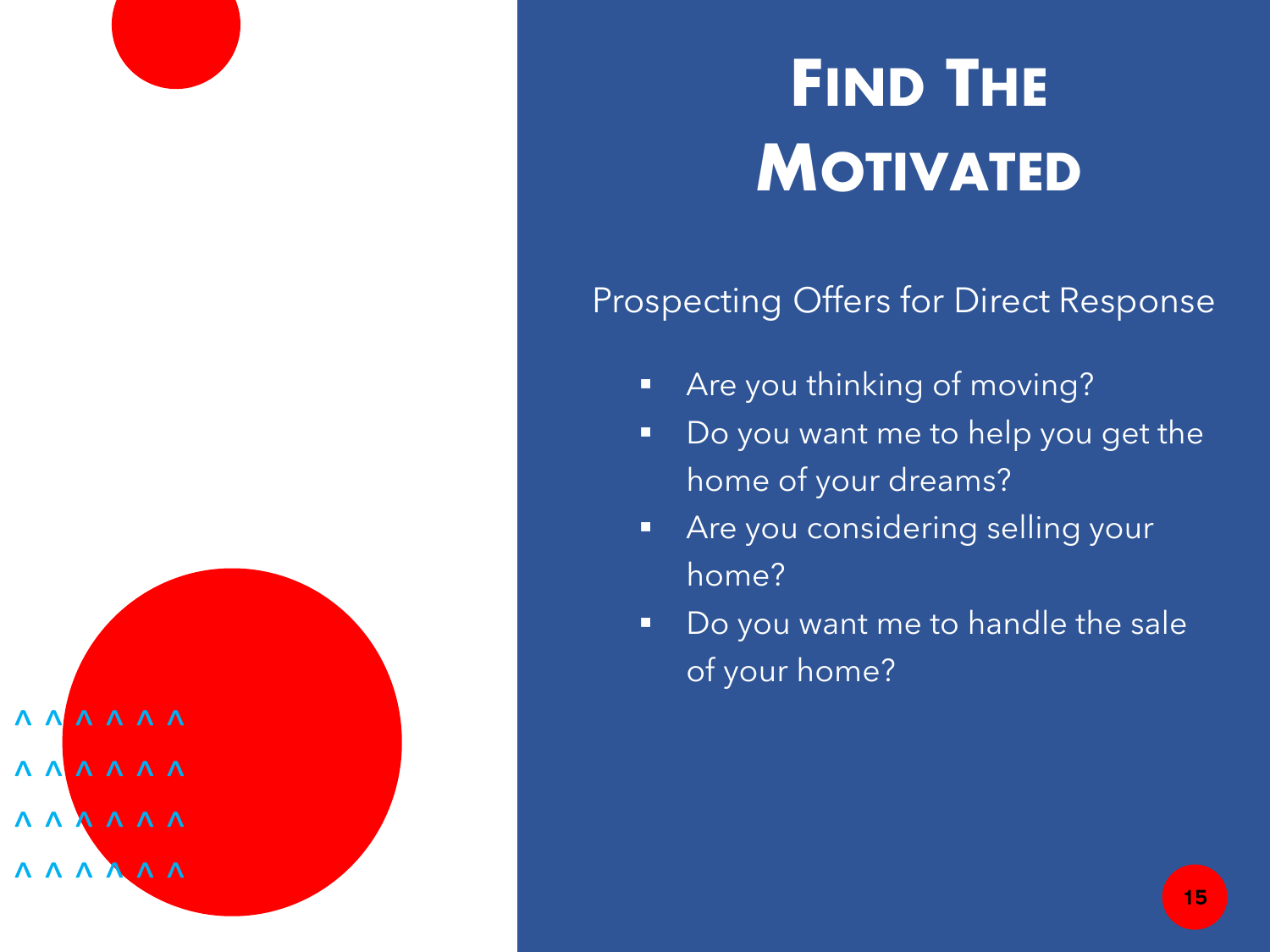# **Find The Motivated**



Prospecting Offers for Indirect Response

- I'm doing a survey in the area. Would you mind if I ask you a few questions?
- I just sold a home down the street and there were lots of interested buyers. Do you know of anyone else who might be interested in selling their home?
- I create a newsletter with great information about real estate trends in your area. May I send it to you?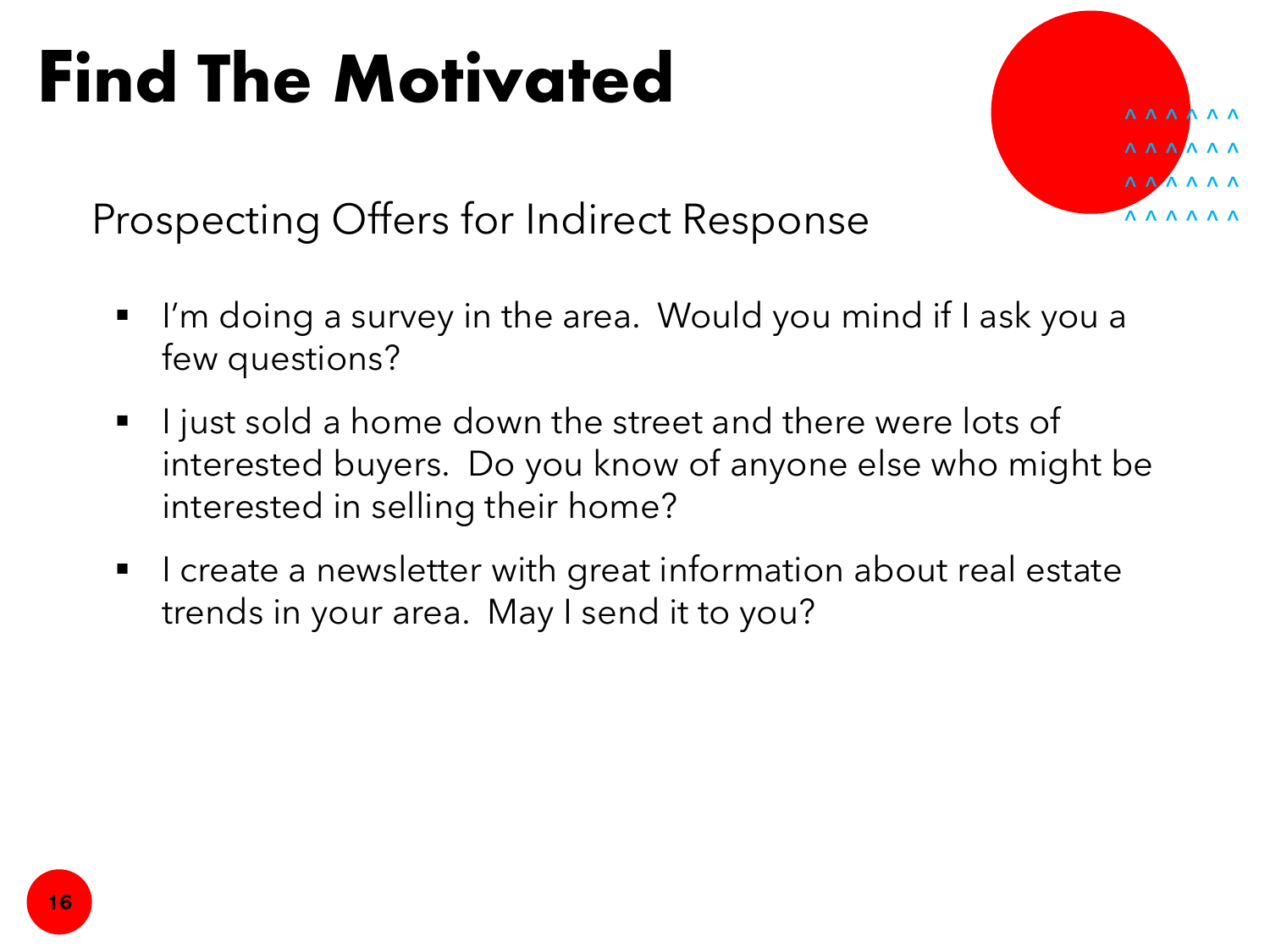# **Find The Motivated**

**AAAAA**  $\begin{array}{c} A & A & A & A & A \\ \end{array}$ **A A A A A**  $\begin{array}{cccccccccccccc} \Lambda & \Lambda & \Lambda & \Lambda & \Lambda & \Lambda & \Lambda \end{array}$ 

Marketing Offers for Direct Response

- If you want to sell your home NOW, call me.
- Are you looking for your dream home? Call me.

Marketing Offers for Indirect Response

- Would you like to know the value of your home? Visit my website…
- Get access to my list of best buys! Call this toll-free number…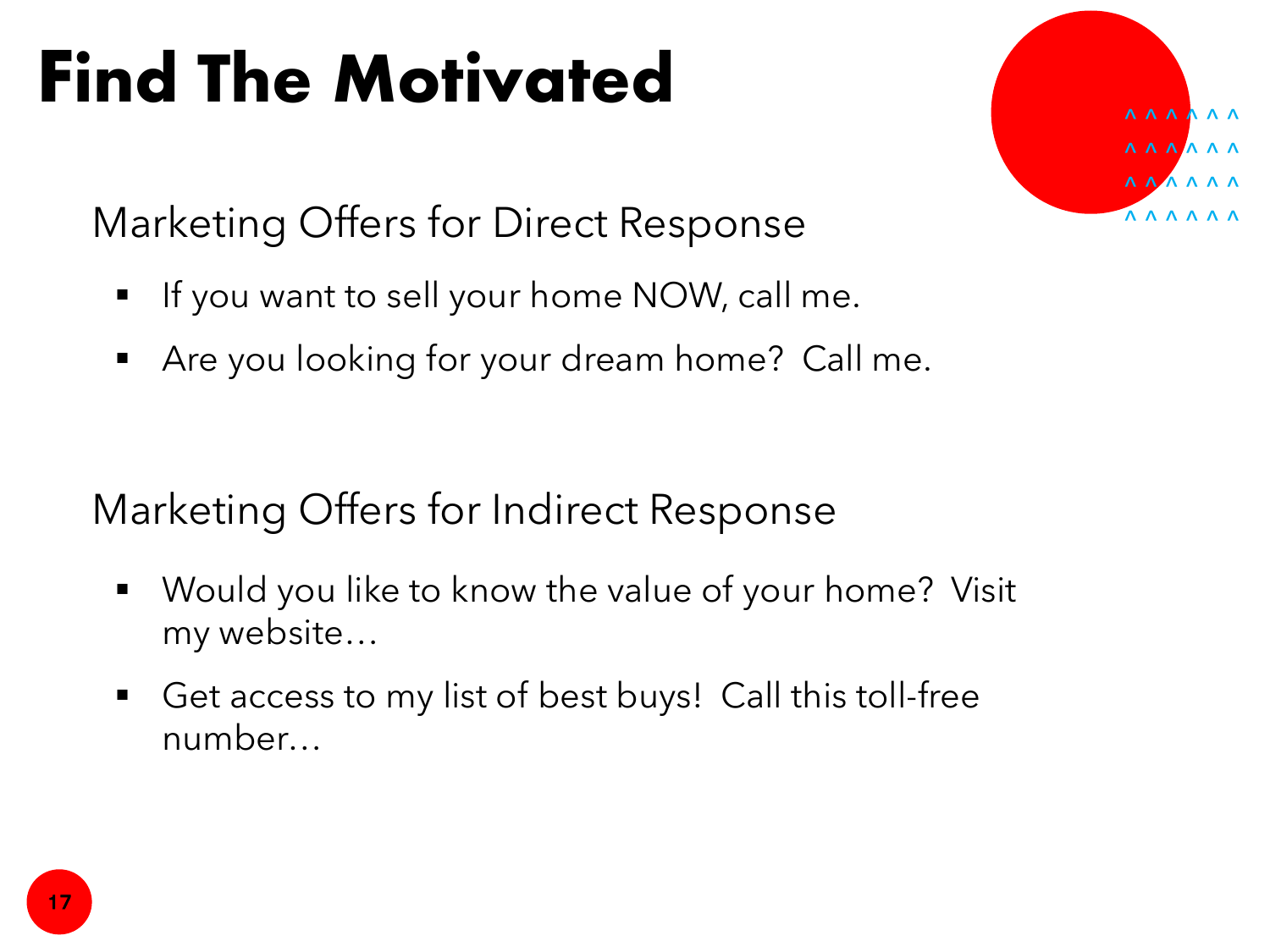# **Find the Motivated**



### Indirect Response + Direct Response

The One-Two Punch

 Indirect (begin with this Indirect Response)

> *I just sold a home down the street. Do you know of anyone else who may be interested in selling their home? No; well thank you anyway.*

 Direct (follow up with this Direct Response) *Before I leave, do you mind if I ask another question? Are you considering selling YOUR home?*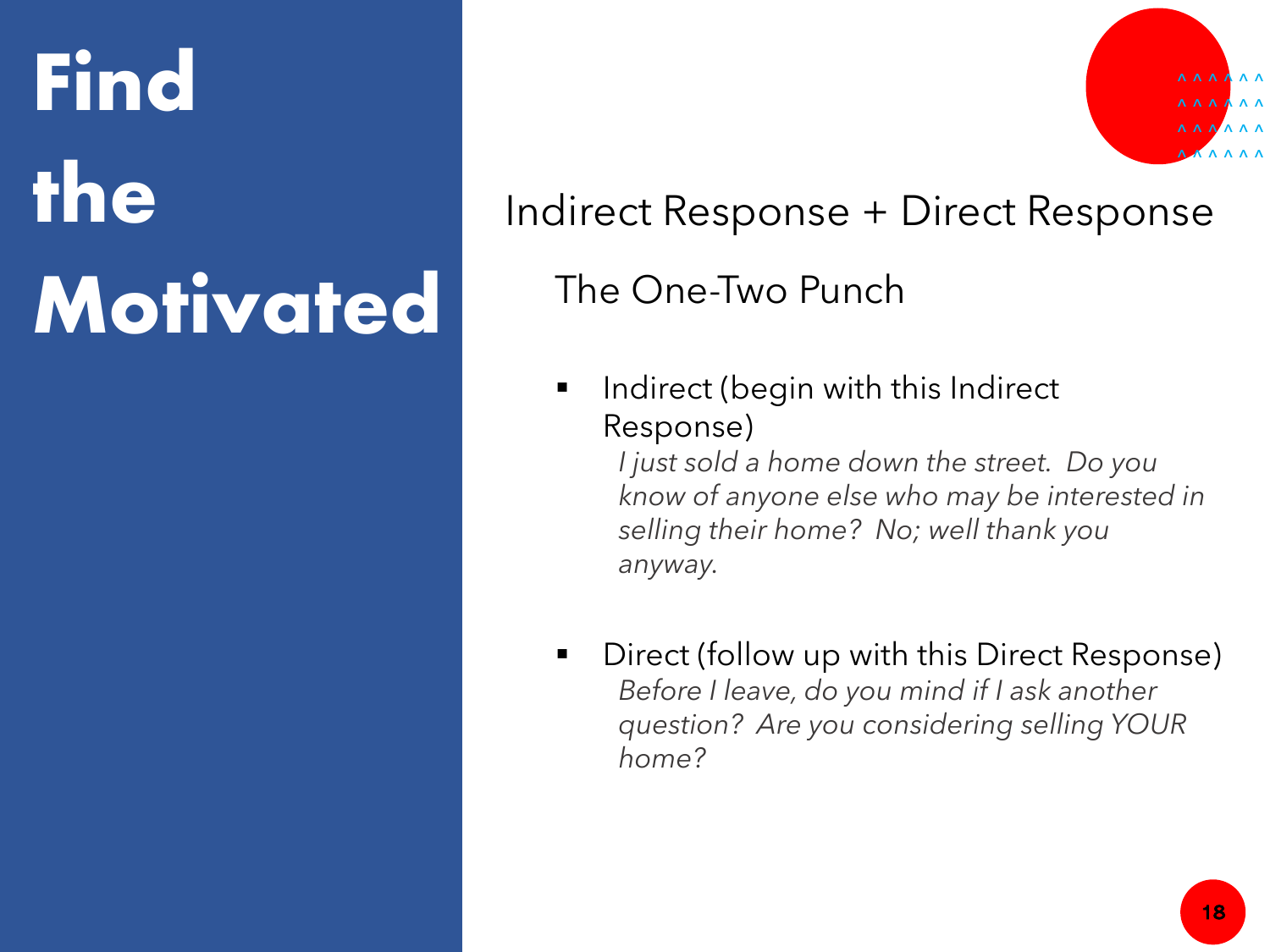## PROSPECTING VS. MARKETING CHECKLIST

#### PROSPECTING (PROACTIVE & DIRECT)

#### Circle Three

#### I. Telemarketing

- F\$ A. FSBO
- F\$ B. Expires
- F\$ C. Just Solds
- F\$ D. Just Listed
- F\$ E. Past Clients
- F\$ F. AlliedResources
- F\$ G. Geographic Farm Area
- F\$ H. Apartments
- F\$ I. Corporations
- F\$ J. Builders
- F\$ K. Banks
- F\$ L. 3rd-Party Companies
- F\$ M. Sphere of Influence

#### II. Face-to-Face

- F\$ A. Door-to-Door Canvassing
- F\$ B. Open Houses
- F\$ C. Client Parties
- F\$ D. Networking Events
- F\$ E. Allied Resources
- F\$ F. Social Functions & Community Events
- F\$ G. Seminars
- F\$ H. Booth at Events
- F\$ I. Teaching & Speaking Opportunities
- F\$ J. Personal Meetings (meals, pop-bys, etc)

#### MARKETING (PROACTIVE & INDIRECT) Circle One

#### I. Advertising

- F\$ A. Newspaper
- F\$ B. Personal Vehicles
- F\$ C. Radio
- F\$ D. Magazines
- F\$ E. Bus Stop Benches
- F\$ F. Billboards
- F\$ G. Yellow Pages
- F\$ H. Television
- F\$ I. Grocery Carts
- F\$ J. Moving Vans

#### II. Promotional Items

F\$ A. Magnets, Calendars, etc.

#### III. Internet Websites

#### IV. Direct Mail

- A. Postcard Campaign
- F\$ B. Newsletter Campaign
- F\$ C. Just Sold/Listing Cards
- F\$ D. Special Events Cards

#### V. IVR& Computer Retrieval Programs

- F\$ A. Broadcast
- F\$ B. Voice
- F\$ C. Email

#### VI. Signs, Directional Signs, Brochure Boxes Opportunities

- F\$ A. Magnets, Calendars, etc.
- VII. Name Badges, Logo Shirts, Car Signs
- VIII. News Releases, Advice Columns
- IX. Farming
	- F\$ A. Geographic
	- F\$ B. Demographic

#### X. Sponsorship

- F\$ A. Little League
- F\$ B. Community Events
- F\$ C. Charities

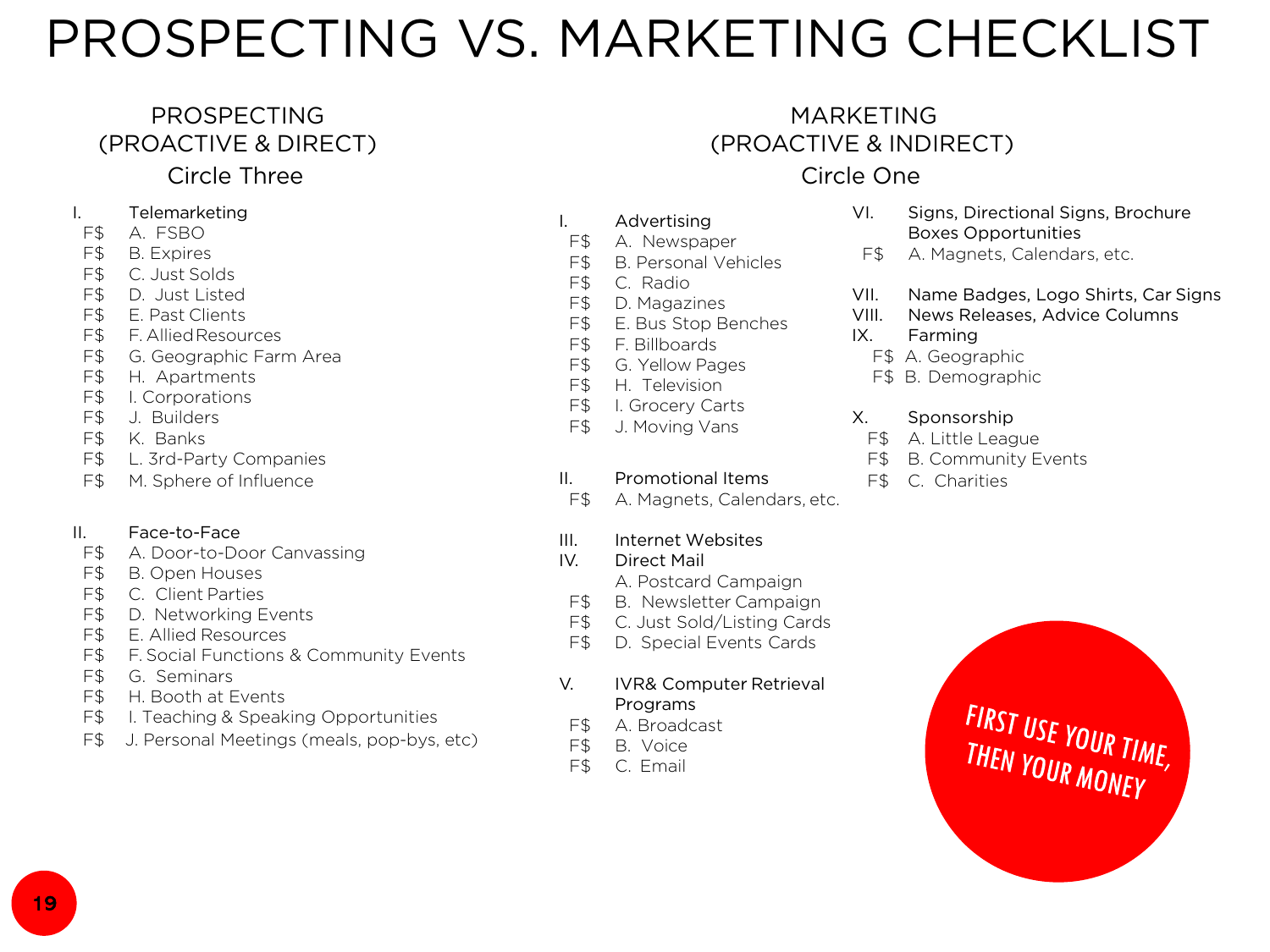## CASH FLOW QUADRANT

Before putting any of Rich Dad's get rich strategies into action, you need to figure out where you are, for if you don't know where you are you can't know where you're going. To help you get your bearings, I've devised a fore putting any of Rich Dad's get rich strategies into action, you need to figure out where you are, for if you don't know where you are you can't know where you're going. To help you get your bearings, I've devised a diagram made up of four quadrants. You inhabit at least one of these quadrants; which of them depends on where your cash comes from. The diagram is called the **CASHFLOW**  Quadrant. It looks like this:

> E B **S** I

Here are what each letter in the quadrant represents:

- ▶ Employee
- Self-employed worker
- ▶ Business owner
- Investor

Where you are in the CASHFLOW Quadrant is determined by how you generate income. Employees earn income by working for other people. Self-employed people earn income by working for themselves-they own their jobs. Business owners earn income from the businesses they own. Investors earn income from their investments-from money generating more money. Think about how you generate most of your income. In which quadrant do you primarily fall? Knowing the answer will help you chart your course into the future.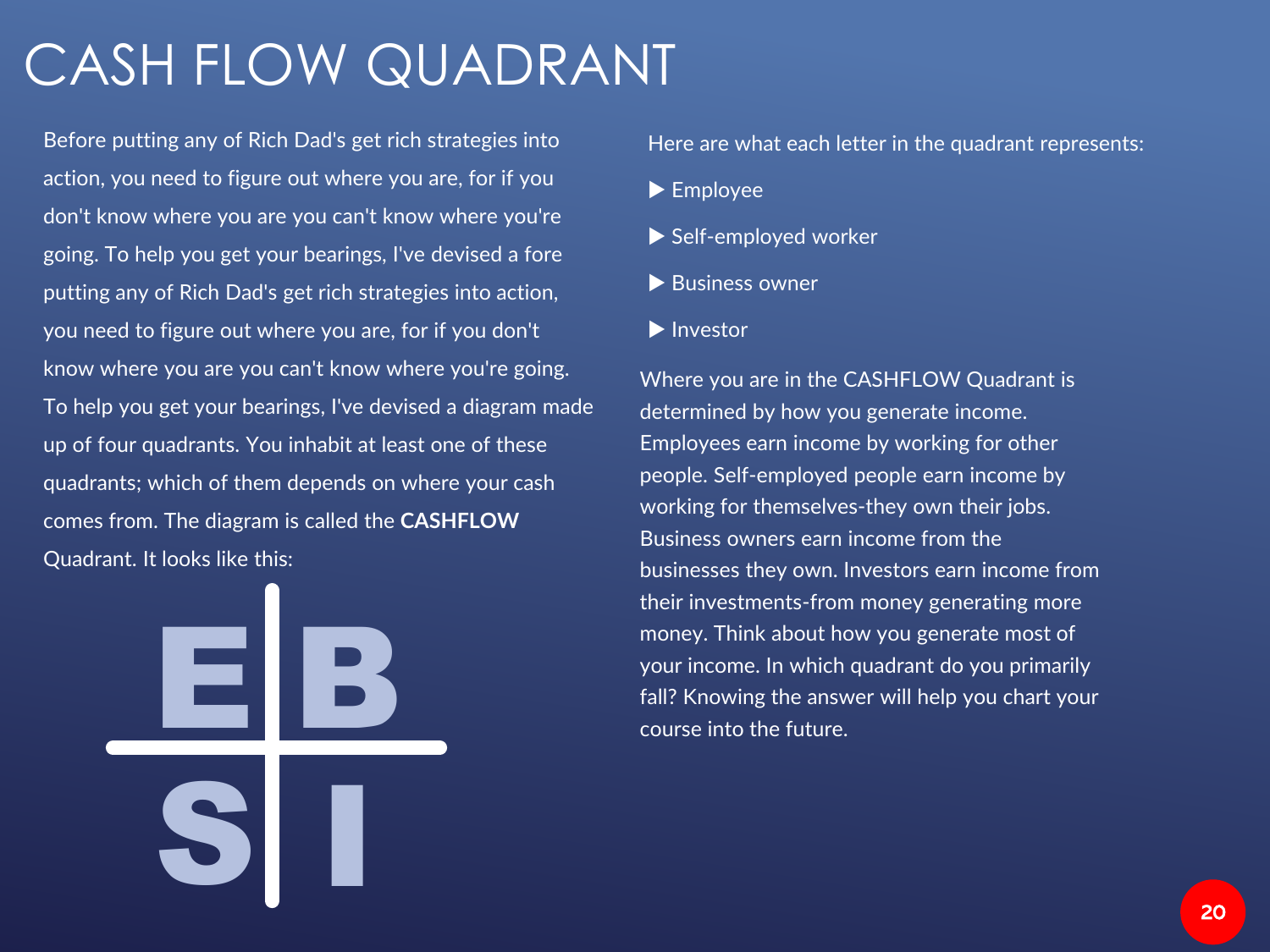# Different Types of Buyers

Name the EIGHT different types of buyers and what you could give them of benefit. Develop a plan for each.

### TYPE GIVEAWAY/BENEFIT

| 1. <u>Investor</u>            | 1. $\qquad \qquad$ |
|-------------------------------|--------------------|
| 2. 1st-Time Home Buyer        | 2. $\qquad \qquad$ |
|                               |                    |
| 4. Luxury Buyer               | $4. \_$            |
| 5. Active Adult               |                    |
| 6. <u>New Home Buyer</u>      |                    |
| 7. Military Buyer             |                    |
| 8. 2 <sup>nd</sup> Home Buyer |                    |